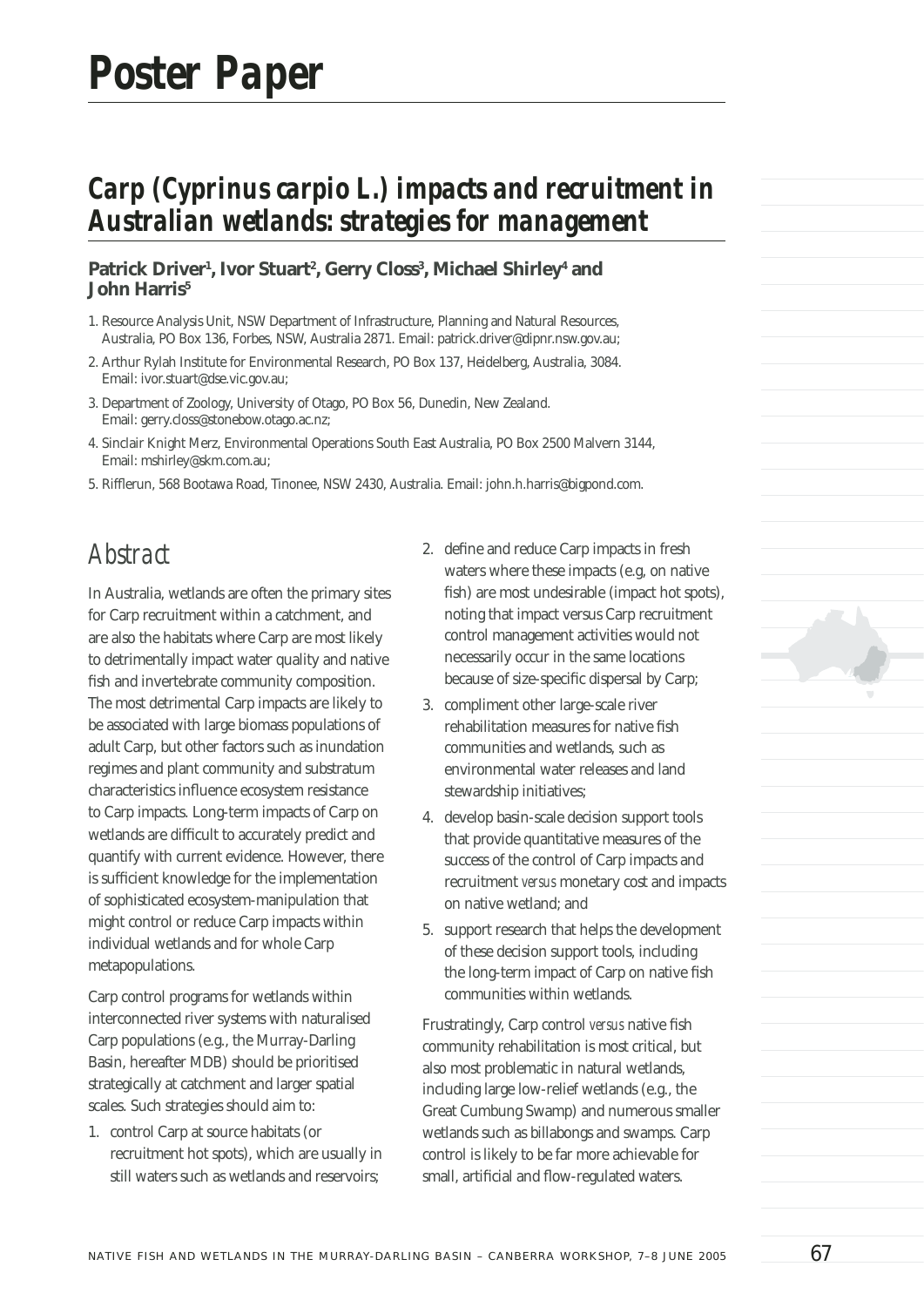#### *Introduction*

Management of Carp within their current range requires control of ecosystem impacts (Braysher 1993, CCCG 2000a) and recruitment (Stuart *et al*. 2000; Driver *et al*. 2005a), and these objectives might require different activities at different locations. Carp control for wetlands is a case in point and is integral for overall population management. Various approaches for Carp control have been proposed, and although a national Carp management strategy exists, other strategies are required (CCCG 2000a; Clunie *et al*. 2002). Many options for Carp control and exclusion (e.g, physical removal, screens, poisoning and lake drawdown) are methods that can be applied for local populations (e.g., see Roberts and Ebner 1997; Koehn *et al*. 2000). However, none of these have proven particularly effective with the possible exception of some smaller enclosed systems. For example, Rotenone has recently been used to successfully eradicate Carp (and Gambusia) in small ponds (<4.4 ha) in New Zealand (Chadderton *et al*. 2003). Modelling suggests that use of genetically modified Carp could also be effective in reducing populations over large spatial and temporal scales, although some concern is expressed about the ability of modified fish to populate even more than 1% of the naturalised Carp population (Brown *et al*. 2003; Lapidge 2003). With all these approaches, the balance of cost *versus* risk of failure, including the risk of under-funding more effective or informative activities is yet to be properly considered (see Lapidge 2003). In particular, a very large-scale and long-term approach to alien and native fish management is required to avoid 'tinkering at the margins' (*sensu* MDBMC 2003).

Programs for ecosystem rehabilitation are critical for reducing the large-scale root causes of alien fish proliferation, as well as for rehabilitating native fish communities (Harris 1997; CCCG 2000; MDBMC 2003). Hence, studies of largescale, long-term ecological processes (population viability, climate change, predation, migration, effects of removing a keystone species etc.) and associated large-scale human effects (flow regulation; erosion etc.) that describe the processes that need to be manipulated or mitigated in rehabilitation are also critical for effective conservation (Soulé and Kohm 1989; CCCG 2000a; Charlie Krebs in Lapidge 2003).

In this paper we provide information on possible Carp impacts on native fish, partly based on research currently being or recently published. We then discuss methods to control these impacts using a metapopulation–scale approach that is complementary to, and, in part, at a larger spatial scale to the sub-catchment and catchment-scale approaches discussed in the National Management Strategy for Carp Control (e.g., see Lapidge 2003; CCCG 2000a). In particular, we provide evidence that show that Carp control methods need to be employed strategically to meet two separate objectives:

- 1. to control local impacts of Carp; and
- 2. to limit the large-scale, long-term recruitment of Carp.

Finally, we consider Carp control in different types of wetlands.

## *Carp impacts on other fish species in wetlands*

Impacts of Carp on other fish species are not convincingly documented, even globally. The magnitude and types of impacts of Carp in wetland ecosystems, or exactly what the trajectory of recovery would be if they were removed are not well understood because experimental studies have been of limited spatial and temporal scope. Furthermore, field observations of Carp-ecosystem interactions are usually based on patterns of association where other factors, usually human impacts, could also be influencing fish communities (e.g., Whillans 1995 for wetlands; Driver *et al*. 1997 for rivers). The only way to understand long-term impacts in wetlands is by long-term experimental manipulation, which has not occurred in Australia. Research on long-term  $(≥ 1$  year) Carp impacts on native fish or other wetland biota is not explicitly addressed in strategies for future Carp research (CCCG 2000b), and should be. Nevertheless, short-term, small-scale studies on Carp impacts have been essential for understanding the complexity of Carp impacts, and some reasonable conclusions can be made, as discussed below (also see reviews with different emphases in Roberts and Ebner 1997, Koehn *et al*. 2000 and Koehn 2004).

Carp are benthivorous fish that feed in and on the sediments to a depth of about 12 cm.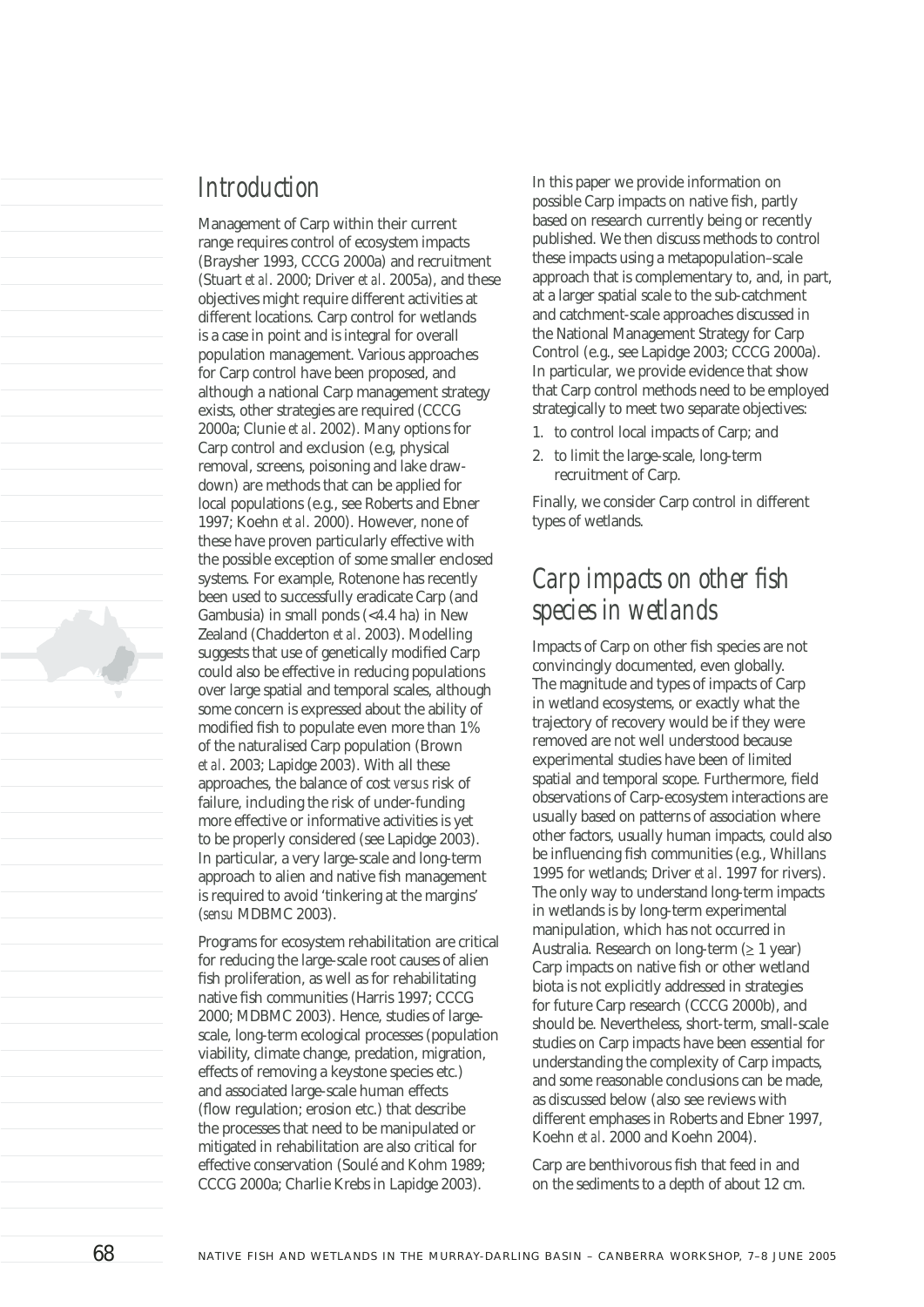Benthivores can be the major effect on water quality within a wetland (Cahn 1929; Braband *et al*. 1990; Meijer *et al*. 1990; e.g., the source of 80% of phosphorus over two months; Braband *et al*. 1990). The most profound influences on native fish by Carp are probably a result of ecosystem alteration, and possibly also disease transmission (e.g., transmission of dropsy in Europe via parasitic copepods; Welcomme 1984). Carp create an unfavourable environment for the net recruitment of other fish species in slow flowing or still waters by altering prey availability for non-benthic predators (Driver 2002). Carp suspend sediments and probably reduce visibility for visual-feeding fish and clog gill-rakers and gill filaments with sediments (Driver 2002; Shirley 2002). Carp also destroy existing and, in particular, softbodied and recolonising plants (Roberts *et al*. 1995; Swirepik 2000), which would otherwise provide critical habitat for fish feeding, spawning and nursery habitat. Such large-scale loss of plants after Carp colonisation in wetlands is well recorded in oral histories (e.g., Lake Cargelligo, NSW, Roberts and Sainty 1997) and is suggested by the negative association between Carp and soft-bodied aquatic plants in NSW's rivers (Driver 2002).

Field and laboratory Carp studies all suggest that piscivory by Carp is unlikely to be a major influence on native fish, although the consumption of fish eggs by Carp is perhaps important (Driver 2002; Shirley 2002). Overlap in prey use between Carp and native fish species, particularly small species such as galaxids and Australian smelt, has been shown (Khan *et al*. 2002; Koehn 2004), but there is yet no compelling evidence for competition for similar prey (exploitative competition) that might affect native fish health. Field observations and experiments do indicate that Carp can physically exclude smaller fish species and smaller Carp from their preferred habitat *via* overcrowding and behavioural dominance (i.e., interference competition) and might reduce feeding efficiency in visual predators such as Redfin perch (*Perca fluviatilis*) by increasing turbidity (Driver 2002; Shirley 2002).

# *Local control of Carp impacts and recruitment*

The ecosystem impacts of Carp that should be controlled need to be determined with science and community/stakeholder consultation and ownership of the strategies implemented (CCCG 2000a; Lapidge 2003), but this paper mostly focuses on the science. We discuss some approaches to Carp control below, and their implications for the local control of Carp impacts and recruitment.

Physical Carp removal is an essential management tool, but will only provide short term benefits unless supported by ongoing programs and maintenance. For example, Carp have been manually removed from fishways along the Murray River for the past 15 years and this process has recently been streamlined with automated Williams traps (Stuart *et al*. 2001; Stuart *et al*. 2003). Extending the use of these cages to control the invasion of Carp at the exits and, most importantly for individual wetlands, the entrances, is likely to be a fundamentally important tool and a high priority for control of Carp impacts and recruitment. This approach may be combined with physical removal within the wetland. For example, at Moira Lake, NSW there is annual removal of up to 76 tonnes of adult Carp (Keith Bell, KandC Fisheries, pers. com.).

For control of recruitment it would be important to capture and destroy sexually mature Carp (mostly >300 mm) before they enter wetlands. Nevertheless, the capacity for such techniques to control recruitment needs to be quantitatively determined for each location and method, because the high fecundity of Carp and density-dependent responses might ensure that remaining adult Carp produce essentially the same amount of eggs as an unfished population (see Koehn *et al*. 2000; Sivakumaran *et al*. 2003). Physical removal of a high biomass of medium to large Carp (e.g., with non-commercial or commercial electrofishing or the Williams' trap) is desirable for control of Carp impacts because large Carp at higher densities have a greater effect (per unit weight) on invertebrates likely to be utilised by native fish, sediment suspension, mobilisation of sediment-bound phosphorus and aquatic plants (Crivelli 1983; Driver 2002; Driver *et al*. 2005b). In contrast, other approaches such as genetic techniques and drawdown would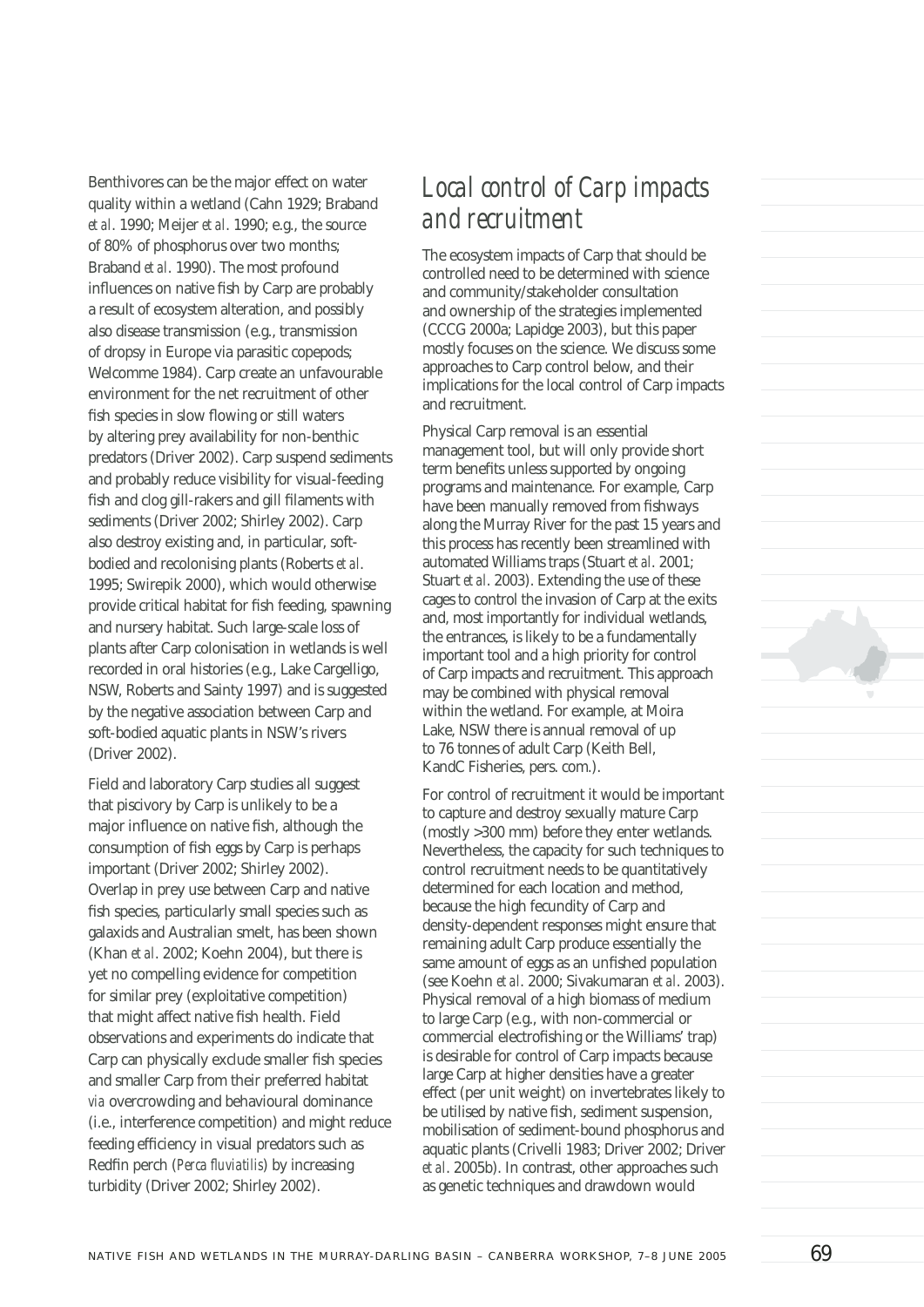have a greater impact on smaller fish and, hence in the short-term, would have a greater effect on the mobilisation of phosphorus by excretion and on reducing phytoplanktivores such as *Daphnia* spp. that could be important for algal control (see Driver *et al*. 2005b).

Ecosystem rehabilitation is likely to be important for the control of Carp impacts. Ecosystem resistance and resilience to Carp impacts are not well understood, but are likely to be higher in the absence of fine sediments, in naturally variable flow or inundation regimes characterised by episodic high energy flows, when plant biomass is high and comprised of harder-bodied plants, or where human impacts are low and where (often as a consequence) native fish species diversity is high (sensu Roberts and Ebner 1997; Driver 2002).

Other factors such as depth, wind, local runoff, flow and sediment type also affect Carp impacts, and potentially are useful to consider in ecosystem manipulation for the control of Carp impacts (e.g., King and Robertson 1997; Driver *et al*. 2005b).

Introduction of predatory native fish has also been suggested as a control mechanism but, even globally, there is little evidence for other fish species controlling Carp abundance (Driver 2002), but there is evidence that native predatory fish are more common in the presence of Carp within Australian rivers (Rolls 2005).

Ecosystem rehabilitation for the reduction of alien fish would include both land and water management, and in the current political environment, Catchment Management Authorities and the like are probably the best vehicle for facilitating a combination of local land and water stewardship, which includes combining wetland rehabilitation with larger scale natural resource management, such as the allocation of environmental flows.

Water level manipulation in wetlands is an obvious way forward for invasive and native fish management. American lake management experiments (Shields 1958) suggest that it is practical to apply water level draw-down to preferentially desiccate Carp eggs after observed Carp spawning events. Carp screens on a billabong flow regulator and implementation of wet-dry cycles were also used to short-term advantages for the local restoration of native fish populations, notably gudgeons and Bony bream, but also Gambusia (*Gambusia holbrooki*,

Recknagel et al. 1998). Various field studies similarly indicate that high flows followed by quick drops of water depth on the floodplain can be used to desiccate Carp eggs and leave young of the year (YOY) or adult Carp stranded in isolated floodplain waters, whereas Australian native fish often have behavioural responses that lead to lower mortality, but often also less reliance on wetland environments (Koehn *et al*. 2000; King *et al*. 2003; Budd 2005; Driver *et al*. 2005a). The main challenge is that Carp typically spawn over spring and summer (e.g., King *et al*. 2003; Sivakumaran *et al*. 2003), and any attempts to restrict Carp spawning and use of nursery habitat could negatively affect native fish attempting the same behaviours and positively affect other alien fish (e.g., gambusia, which can be prolific in shallow water). Accordingly, the Ovens billabong study by King *et al*. (2003, Figure 7, Table 3) showed overlap between Carp and native fish YOY recruitment with Murray cod, Golden perch and Carp gudgeons (November-December) and Macquarie perch (October-December). However, the timing of fish recruitment described by King *et al*. (2003) for Ovens billabongs also indicates that, for example, targeted drawdown after Carp spawning events during September to early December, followed by wetland inundation during January to March should favour Carp gudgeons.

Large low-relief wetlands, including swamps (*Phragmites, Carex* etc; back swamps in Green 1997) and periodically inundated grasslands (e.g., *Paspalidium jubiflorum*) provide a great challenge for invasive and native fish management. These wetlands are highly significant locations for spawning and nursery habitat of both native and exotic fish because they fill at relatively low river discharge onto extensive floodplain depressions. For example, the Carp infested Great Cumbung Swamp (88% of the fish catch immediately upstream) receives less water overall under the current regulated flow regime, but because of flow regulation now receives far more water in the centre of the swamp, where there is extensive fish nursery habitat (McBryde 1995; Sims 1996; Driver *et al.* 2002). Similarly, the extensive floodplain habitats of the Barmah-Millewa Forest system constitute a major source of young-of-theyear Carp (and weatherloach) which then recruit into broader riverine populations because unseasonally-high summer irrigation flows provide greater access to spawning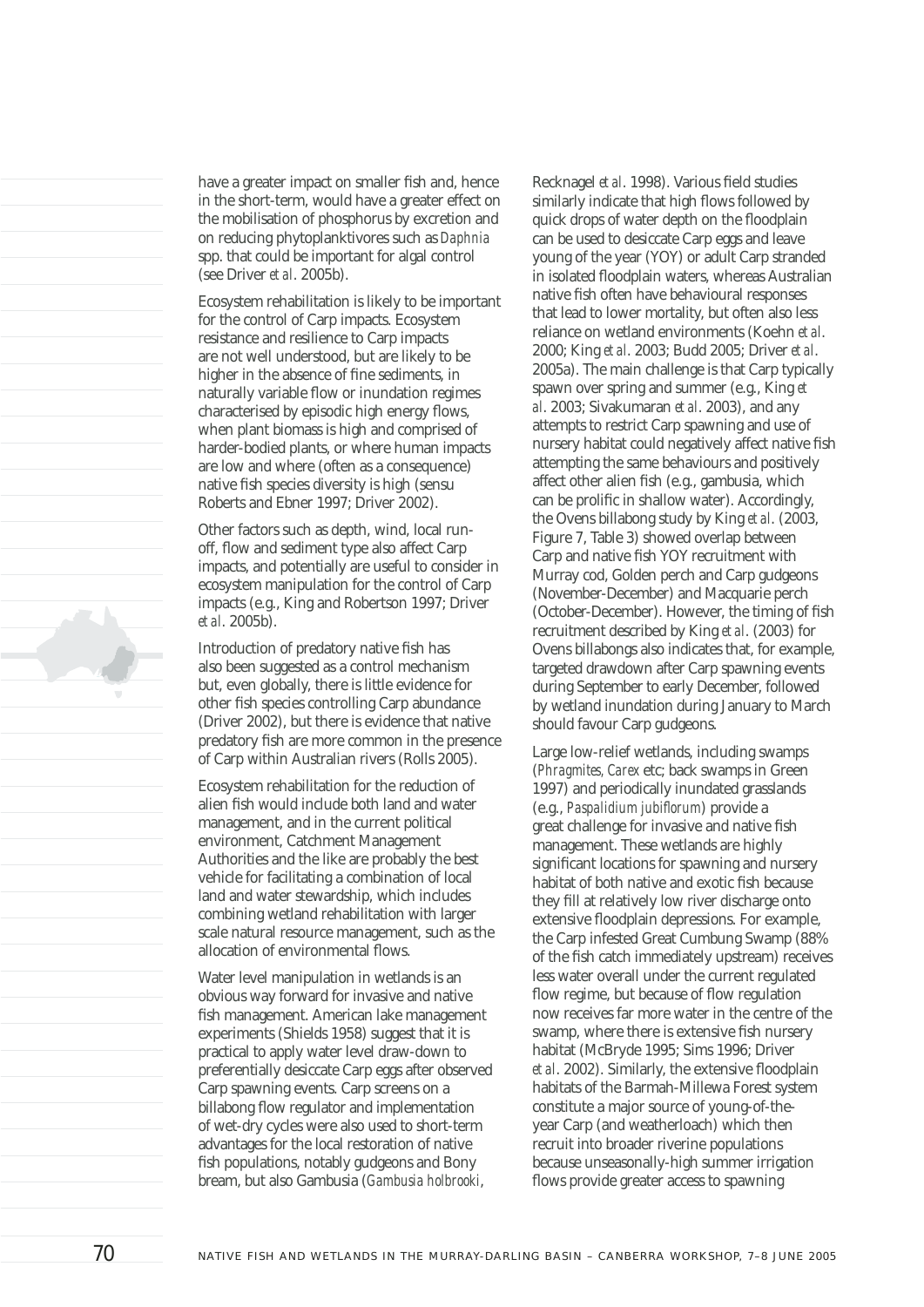habitats (Stuart and Jones 2002; Chong and Ladson 2003). However, although the flow modifications in these large wetlands create some of the most important Carp recruitment hot spots, it would be very difficult to capture (e.g., with a Williams trap) and remove Carp effectively along their main dispersal routes, because such wetlands flood over very large and low relief areas often with no discernible connection to flow channels

The abundance of billabongs and other small wetlands (e.g. small back swamps) in the Murray-Darling Basin ensures that local intensive management of all these water bodies is financially prohibitive. Nevertheless, effort is required because billabongs collectively might provide the greatest diversity of native wetland fish in Murray-Darling Basin floodplains because of their high physical and chemical variation (McNeil 2004; Closs *et al*. 2005). Carp are common in permanent small wetlands over a wide range of physical and chemical conditions (e.g., Shirley 2002 for the Murray River; King *et al*. 2003 and McNeil 2004 for the Ovens River; unpublished DIPNR data for the Lachlan River). Carp utilise temporarily inundated billabongs for YOY recruitment more than most Australian native fish, although they can also become stranded when floods recede and as billabongs dry up (King *et al*. 2003; Budd 2005). Gilligan (2005) endorsed the use of wet-dry cycling and screens with the addition of artificially bred fish stock, which would counter the isolating effect of the regulator on native fish outside the wetland. However, this is a labour intensive management approach requiring ongoing maintenance because of the ability of small Carp to pass through grills and screens (Recknagel *et al*. 1998).

Off-river storages, dam reservoirs, weir pools and probably also irrigation channels can be highly Carp dominated systems that act as source Carp habitats (Meredith *et al*. 1995; Lintermans 1996; Reid *et al*. 1997; Driver *et al*. 1997, 2005a; Kerezsy 2005). Such water bodies also tend to be highly flow regulated and, in particular, off-river storages have clearly defined inflow and outflow channels. These controlled wetland environments provide an opportunity for exploring management of native fish populations and the control of Carp recruitment in large wetlands (as with Lake Cargelligo in NSW, Kerezsy 2005).

## *Carp control at the catchment and basin scale*

Carp in interconnected river systems (e.g., the Murray-Darling Basin) should be managed as a large interconnected population (metapopulation, Gotelli and Kelley 1993), where control in source habitats is a high priority. Source Carp populations are mostly within regulated lowland  $(\leq 300 \text{ m}$  altitude) river catchments, and include wetlands, weirs and river backwaters. These waters enhance 'sink' populations in upstream riverine reaches or other less regulated parts of the Murray-Darling Basin (Driver *et al*. 1997; Driver 2002; Stuart and Jones 2002; Driver *et al*. 2005a). Migration of Carp to and from source habitats provides an opportunity to selectively remove adult fish from fishways or regulators at wetland entrances (Stuart *et al*. 2003). Hence, the most active source or recruitment 'hot spot' wetlands need to be identified and prioritised in terms of which wetland populations are likely to have the most affect on the viability of the basin-wide Carp metapopulation. These wetlands should then be subject to intensive Carp control.

There is probably still too large a gap between what we would like in a Basin-wide Carp control model and the data it would require, but strategic management of Carp populations at a Basin scale can only be done properly using modelling approaches and associated management decision tools. Hence, models of Carp control and population viability (e.g., Gotelli and Kelley 1993; Brown *et al*. 2003) should be further developed to determine the influence of Carp size-dependent, as well as Carp biomass-dependent impacts on ecosystems. Such models should, if possible, estimate the spatial and temporal complexity of Carp impacts and recruitment. In particular, size-specific and even sex-specific dispersal patterns by Carp indicates that locations of high Carp impact could be in locations that are poor habitat for Carp recruitment and growth, and this would vary with time of year (see Stuart *et al*. 2001; Driver *et al*. 2005a). Once the dynamics of Carp dispersal, recruitment and impact are suitably modelled, then management options should be subject to cost-benefit and/or risk analysis in the broader contexts of native fish and wetland biodiversity management. Such decision support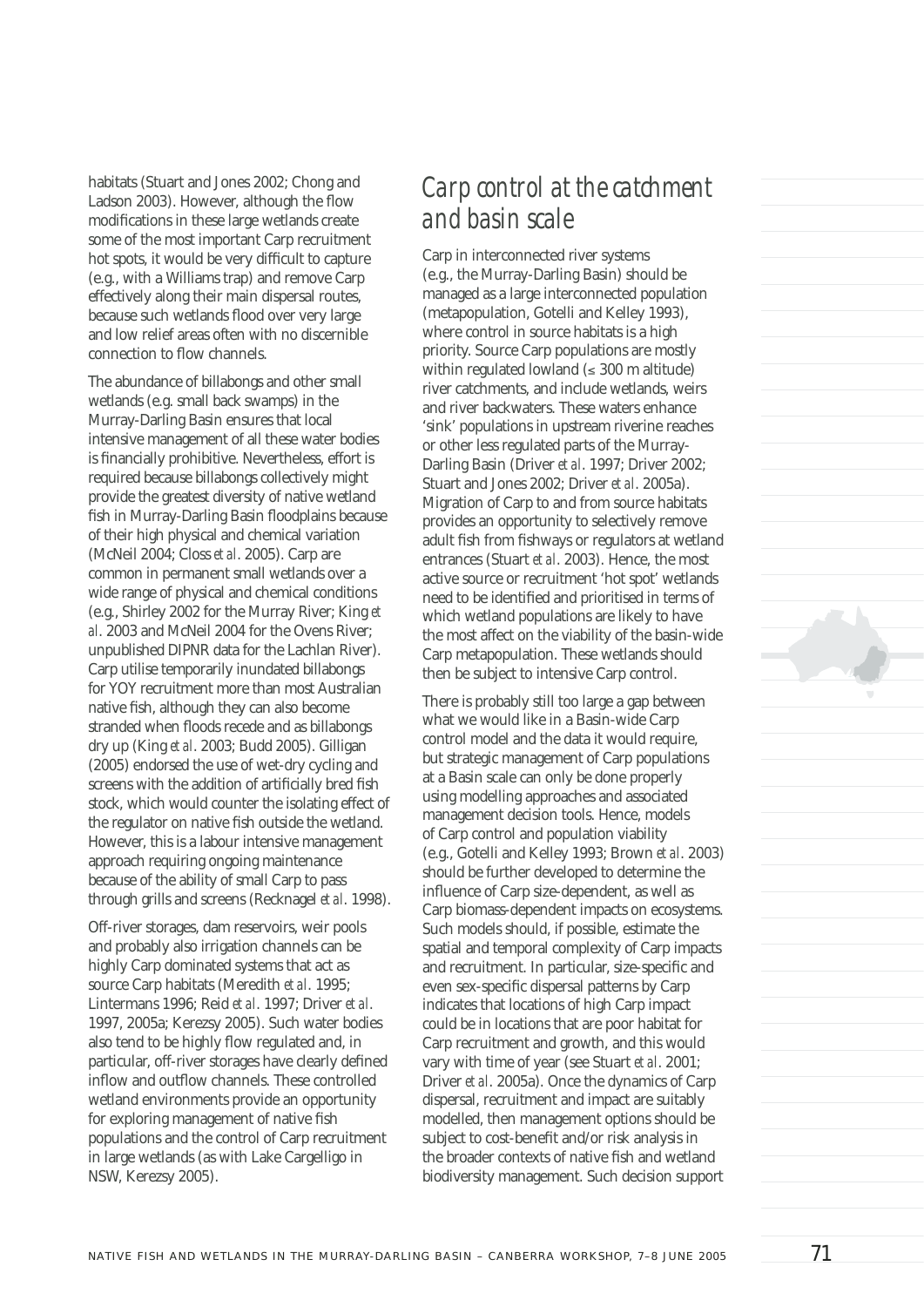systems are already being developed, such as the cost-benefit analysis for the local Carp control works in a wetland in Choquenot *et al*. (2004), and a broader risk assessment approach for pest species in Clunie *et al*. (2002).

Water depths within source habitats could be managed by local controls on flows (e.g., via regulators) as discussed, but also using coarser large-scale tools such as environmental flow releases to enhance native fish *versus* Carp recruitment. Further flow manipulation, such as the use of off-river storages by water users, should also be used to allow more natural drying regimes within rivers and wetlands. Sophisticated catchment-scale approaches are required because depending on the location and season, high flows (by limiting Carp recruitment; Driver *et al.* 2005a) or low flows (e.g., through stranding Carp as discussed) provide the natural 'filter' that removes non-natives such as Carp (sensu Gido *et al*. 1997). Government-initiated programs for the recovery of natural flows into wetlands are already underway (e.g., for Lachlan River billabongs and swamps; Driver *et al*. 2005c). Such inundation regime manipulation should occur with reference to the framework of integrated pest management as outlined in National Management Strategy for Carp Control (CCCG 2000a) and the Native Fish Strategy for the Murray-Darling Basin (MDBMC 2003). Unfortunately (to our knowledge), in south-eastern Australia the current large-scale strategies for environmental flow releases (e.g., the recently planned 500 GL release in the Murray River) do not even attempt to find a trade-off between native fish and alien fish recruitment. In contrast, in San Juan River, Colorado, USA, river managers are deliberately mimicking natural spring flow regimes to maximise the reproductive success of native fish, thereby avoiding some of the inherent benefits for non-native fish (including Carp) during summer flows (Propst and Gido 2004).

A strategy for managing source Carp habitats *versus* source native fish habitats using local and large-scale flow manipulation needs to be adopted at the MDB scale so that the connections between source and sink Carp habitats can be modelled. That is, overarching co-ordination at the level of State, Territory and Commonwealth Governments and the Murray-Darling Basin Commission (CCCG 2000; MDBMC 2003; Koehn and Mackenzie

2004). To reduce the risk of recent predictions that Carp will inhabit most Australian rivers within the next 50 years (Koehn 2004), and mitigate current Carp impacts on ecosystems, strategic control strategies are needed and targeting wetland-spawning sites will be a key management option.

Catchment and MDB-wide initiatives that address large-scale, long-term root causes of alien fish proliferation and associated ecosystem impacts (environmental flow allocations, fishways, improved riparian buffers, thermal pollution mitigation and regulation of fishing etc.) are also critical tools for the restoration of native fish communities and Carp control (Harris 1997).

Although this article is focussed on the more newsworthy Carp issue, we must emphasise that simply focussing on Carp ignores the risk that other wetland specialist alien species, such as Oriental weatherloach (*Misgurnus anguillicaudatus*) and goldfish (*Carassius auratus*), as well as generalist invaders such as European perch (*Perca fl uviatilis*) and Tilapia (*Oreochromis* spp.) could similarly dominate lowland fresh waters (see Clunie *et al*. 2002). Furthermore, there are ecological analogues of Carp (some ictalurids, catastomids and cyprinids, Driver 2002) that, if released into Australia, could emulate the Carp population expansion observed in the 1970s. For these species there are no existing risk assessments of potential impacts or control options, a failure which can only enhance their potential spread, as demonstrated presently by Northern snakeheads (*Channa argus*) in several eastern American states. The removal of Carp could also have less obvious effects, such as allowing *Gambusia holbrooki* to proliferate when aquatic vegetation recovers (*cf.* Recknagel 1998; Rolls 2005).

## *Conclusions and recommendations*

At present Carp control within wetlands is somewhat *ad hoc*. We are suggesting a framework that is a more resource-efficient approach to Carp control. We are not arguing against the control of non-source Carp populations (or source Carp populations that have a small effect on the metapopulation) in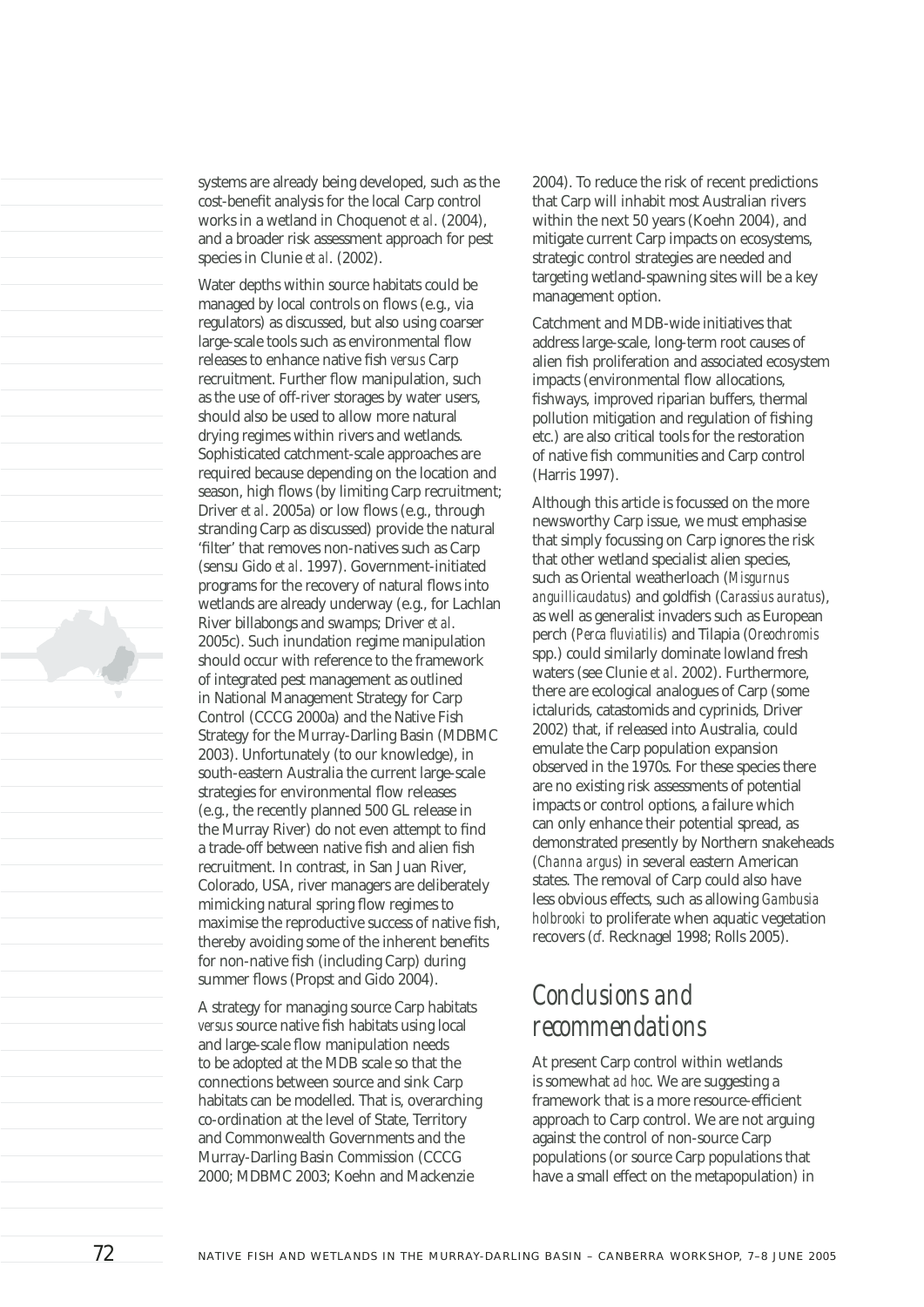wetlands, but we suggest that there must be reasons such as high conservation or community values that justify efforts that will have little effect on Carp control at catchment or Murray-Darling Basin scales. In order to control Carp impacts and invasion beyond their current range we suggest that:

- 1. resources are required to continue to develop and refine Carp population, recruitment and migration models. In particular, research is required to identify the source habitats that have the greatest impact on the MDB Carp metapopulation;
- 2. small-scale adaptive management *via* use of regulators, Williams traps etc. and other physical forms of Carp removal should be implemented immediately at wetlands currently suspected to be contain large source Carp populations; and
- 3. large-scale adaptive management of native fish versus alien fish recruitment should be integrated into environmental flow management as part of the National Water Initiative.

Finally, although this paper is largely about Carp, these approaches are applicable to the management of introduced fish in general. Carp numbers might drop because of natural boombust cycling and/or because of Carp control measures, and could be replaced by fish species that are similarly undesirable. For this reason, we suggest that the national Carp management strategy should be expanded to include other alien fishes.

# *Acknowledgements*

Thanks to the following people for communications that, we believe, through informal conversations on these issues and/or provision of relevant publications have improved the quality of this paper: Bill Phillips (MainStream Environmental Consulting), Chris Budd, Adam Kerezsy, Robert Rolls and Robyn Watts (Charles Sturt University, Wagga Wagga, NSW), John Koehn (Arthur Rylah Institute, Heidelberg, Victoria), Dale McNeil and Jane Young (Lachlan Catchment Management Authority, Forbes, NSW) and Sam Davis (Department of Primary Industries, Wellington, NSW).

#### *Disclaimer*

The views expressed in this document are the authors' and do not necessarily represent the views of the Department of Infrastructure, Planning and Natural Resources or any other government organisation.

## *References*

Braband, A., Faafeng, B. A., and Nilsson, J. P. (1990). Relative importance of phosphorus supply to phytoplankton production: fish excretion versus external loading. *Canadian Journal of Fisheries and Aquatic Science* 47, 363–372.

Braysher, M. (1993). Managing vertebrate pests: principles and strategies. Canberra, Bureau of Resource Sciences, Australian Government Publishing Service.

Brown, P., Sivakumaran, K.P., Stoeseel, D., Giles, A., Green, C. and Walker, T. (2003). Carp population biology in Victoria. *Marine and Freshwater Resources Institute Report*, No. 56.

Budd, C. (2005). The distribution and abundance of fishes in middle Murrumbidgee River billabongs, New South Wales. A dissertation submitted for the degree of Bachelor of Applied Science (Environmental Science) Honours , Charles Sturt University, June 2005.

Cahn, A. R. (1929). The effect of Carp on a small lake: the Carp as a dominant. *Ecology* 10, 271–274.

CCCG (2000a). National Management Strategy for Carp Control. Carp Control Coordinating Group. Murray-Darling Basin Commission.

CCCG (2000b). Future directions for research into Carp. Carp Control Coordinating Group. Murray-Darling Basin Commission.

Chadderton, L., Kelleher, S., Brow, A., Shaw, T., Studholme, B. and Barrier, R. (2003). Testing the efficacy of rotenone as a piscicide for New Zealand pest fish species. In: Managing Invasive Freshwater Fish in New Zealand. Proceedings of a Workshop Hosted by Department of Conservation, 10-12 May 2001, Hamilton. Department of Conservation, Wellington, New Zealand.

Choquenot, D., Nicol, S.J. and Koehn, J. D. (2004). Bioeconomic modelling in the development of invasive fish policy. *New Zealand Journal of Marine and Freshwater Research* 38, 419–428.

Chong, J. and Ladson, A. R. (2003). Analysis and management of unseasonal flooding in the Barmah-Millewa Forest, Australia. *River Research and Applications* 19, 161–180.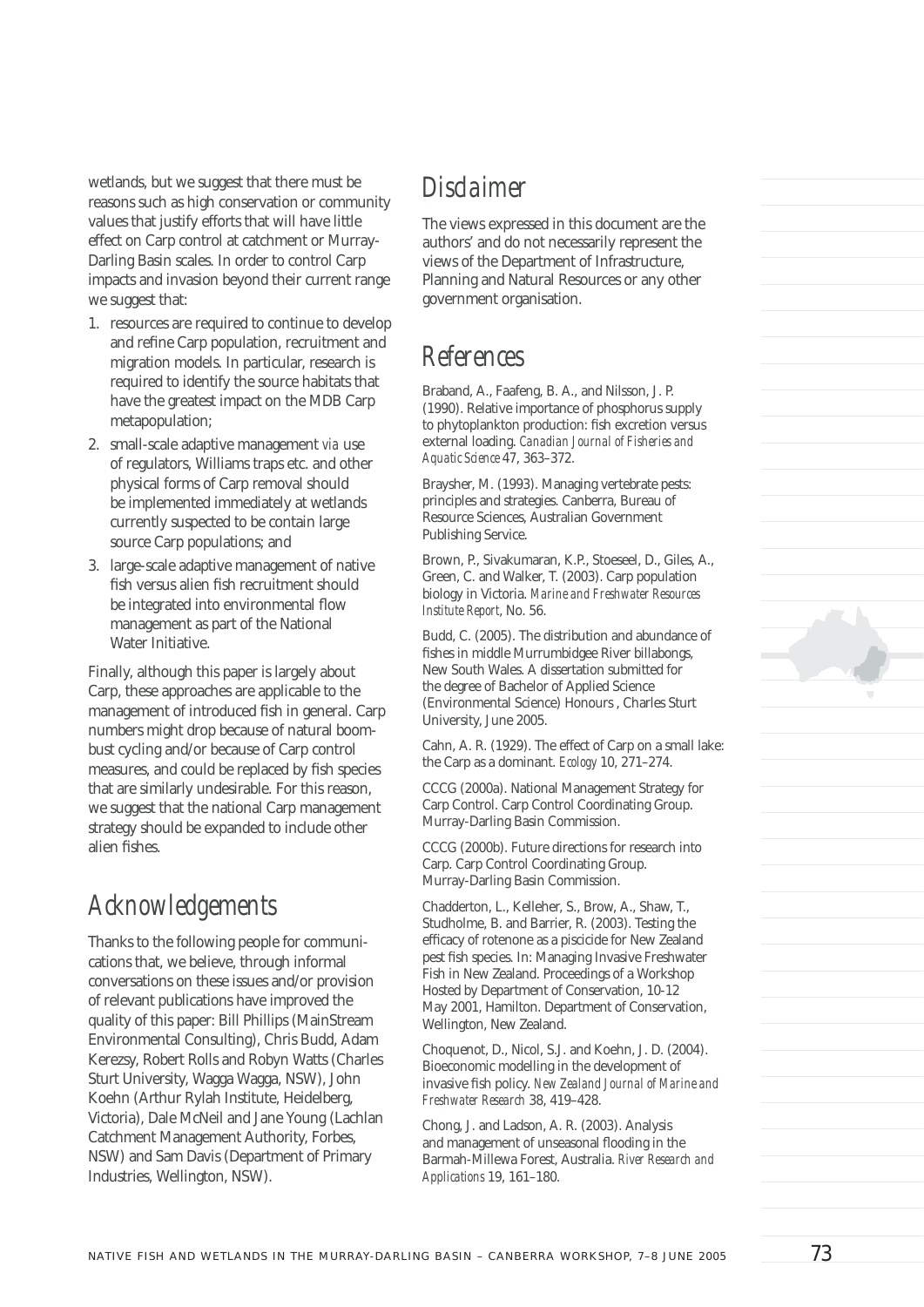Clunie, P. and 10 co-authors (2002). A risk assessment of the impacts of pest species in the riverine environment in the Murray-Darling Basin. Project R2006 report to the Murray-Darling Basin Commission. Arthur Rylah Institute.

Crivelli, A. J. (1983). The destruction of aquatic vegetation by Carp. Comparison between Southern France and the United States. *Hydrobiologia* 106, 37–41.

Driver, P. D., Harris J. H., Norris, R. H. and Closs, G. P. (1997). The role of the natural environment and human impacts in determining biomass densities of common Carp in New South Wales' rivers. In: 'Fish and Rivers in Stress. The NSW Rivers Survey'. (Eds P. C. Gehrke and J. H. Harris) pp. 225–250. (NSW Fisheries Office of Conservation and the Cooperative Research Centre for Freshwater Ecology, Cronulla.).

Driver, P. D. (2002). The role of Carp (*Cyprinus Carpio*) size in the degradation of freshwater ecosystems. PhD thesis. Cooperative Research Centre for Freshwater Ecology and the Division of Science and Design, University of Canberra, ACT.

Driver, P., Higgins, C., Lloyd-Jones, P., Mackenzie-McHarg, A., Raisin, G., Unthank, S. and Wettin, P. (2002). Lachlan Floodplain Wetlands: Adaptive Water Management Framework. Final Report. NSW Department of Land and Water Conservation, Natural Heritage Trust and the Lachlan River Management Committee.

Driver, P. D., Harris, J. H., Closs, G. P. and Koen, T. (2005a). Effects of flow regulation on Carp (*Cyprinus Carpio* L.) recruitment in the Murray-Darling Basin, Australia. *River Research and Applications* 21, 327–335.

Driver, P. D., Closs, G. P. and Koen, T. (2005b). The effects of size and density of Carp (*Cyprinus Carpio*) on water quality in an experimental pond. *Archiv für Hydrobiologie* 163, 117–131.

Driver, P., Chowdhury, S., Wettin, P. and Jones, H. (2005c). Models to predict the effects of environmental flow releases on wetland inundation and the success of colonial bird breeding in the Lachlan River, NSW. In: 'Proceedings of the 4th Annual Stream Management Conference: linking rivers to landscapes. 19-22 October 2004, Country Club Casino, Launceston, Tasmania.' (Eds. Rutherfurd, I. D., Wiszniewski, I., Askey-Doran, M. J. and Glazik, R.), pp. 192–198.

Gilligan, D. (2005). Fish communities of the Murrumbidgee catchment: status and trends. NSW Department of Primary Industries. Fisheries Final Report Series: Cronulla, NSW.

Gido, K. B., Propst, D.L. and Molles, M.C. Jr. (1997). Spatial and temporal variation of fish communities in secondary channels of the San Juan River, New Mexico and Utah. *Environmental Biology of Fishes* 49, 417–434, 1997.

Gotelli N.J. and Kelley W.G. (1993). A general model of metapopulation dynamics. *Oikos* 68, 36–44.

Green, D. (1997). Wetland Classification. In: NSW Wetland Management Policy. Management Guidelines (Ed., DLWC (Anon.)), NSW Department of Land and Water Conservation, Parramatta, NSW.

Harris, J. H. (1997). Environmental rehabilitation and Carp control. In: 'Carp Control Workshop'. (Eds J. Roberts and R. Tilzey.). (Murray-Darling Basin Commission and CSIRO, 1996.).

Kerezsy, A. (2005). The distribution and abundance of fish in the Lake Cargelligo system, New South Wales. Honours thesis, Charles Sturt University.

Khan, T. A., Wilson, M. E., and Bhise, M. P. (2002). Dietary studies on Carp and other fish species in western Victorian lakes. *Internationale Vereinigung für Theoretische und Angewandte Limnologie* 28, 1191–1198.

King, A .J., Robertson, A. I., and Healey, M. R. (1997). Experimental manipulations of the biomass of introduced Carp (Cyprinus Carpio) in billabongs. I. Impacts on water column properties. *Marine and Freshwater Research* 48, 435–43.

King, A., Humphries, P. and Lake, P. (2003). Fish recruitment on floodplains: the roles of patterns of flooding and life history characteristics. *Canadian Journal of Fisheries and Aquatic Sciences* 60, 773–786.

Koehn, J.D., Brumley, A., and Gehrke, P. (2000). 'Managing the Impacts of Carp'. (Bureau of Rural Sciences: Canberra.).

Koehn, J.D. (2004). Common Carp (*Cyprinus common Carpio*) as a powerful invader in Australian waterways. *Freshwater Biology* 49, 882-894.

Koehn, J.D. and Mackenzie, R.F. (2004). Priority management actions for alien freshwater fish species in Australia. *New Zealand Journal of Marine and Freshwater Research* 38, 457–472.

Lapidge, K.L. (Ed). (2003). Proceedings of the National Carp Control Workshop, March 2003, Canberra. Cooperative Research Centre for Pest Animal Control. Canberra. June 2003.

Lintermans, M. (1996). 'The Lake Burley Griffin Fishery – 1996 Sampling Report. A Report to the National Capital Planning Authority. August 1996'. (Wildlife Research Unit, ACT Parks and Conservation Service.).

McBryde, D. (1995). A population study of European Carp (*Cyprinus Carpio* L.) in the lower Lachlan River, New South Wales. Dissertation submitted as part of the assessment requirement for the Bachelor of Applied Science (Environmental Science) Honours degree.